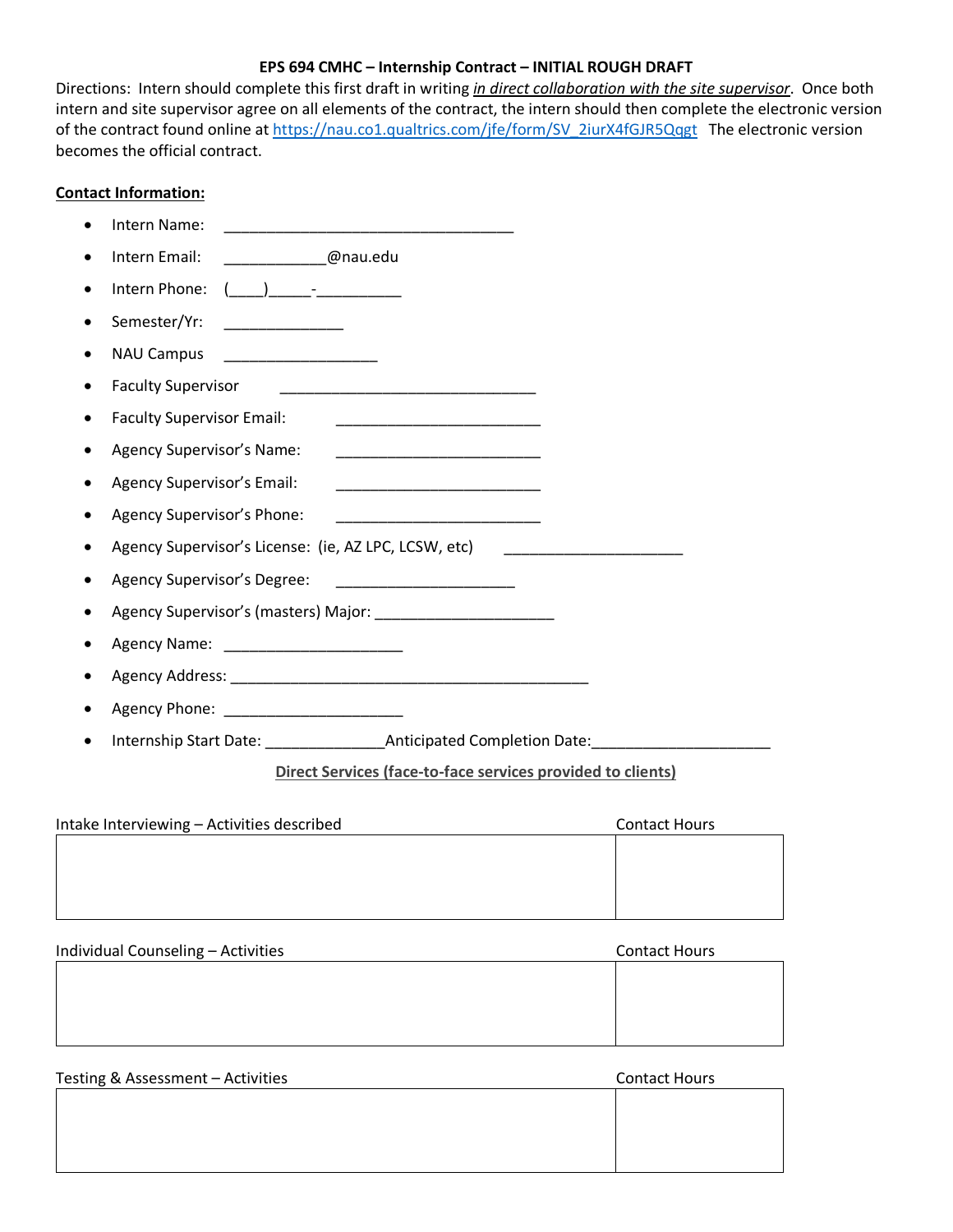$\mathbf{I}$ 

| $Family/Counle Conneeline (if annlicable) - Artivities described$ | Contact hours |  |
|-------------------------------------------------------------------|---------------|--|
|                                                                   |               |  |
|                                                                   |               |  |

| Tamily/Couple Courtselling (if applicable) - Activities described | CUIILACL HUUIS |
|-------------------------------------------------------------------|----------------|
|                                                                   |                |
|                                                                   |                |
|                                                                   |                |
|                                                                   |                |
|                                                                   |                |
|                                                                   |                |
|                                                                   |                |
|                                                                   |                |

| Psycho-Educational Activities (if applicable) - Activities described | Contact hours |
|----------------------------------------------------------------------|---------------|
|                                                                      |               |
|                                                                      |               |
|                                                                      |               |
|                                                                      |               |
|                                                                      |               |

| Career Counseling (if applicable) - Activities described | Contact hours |
|----------------------------------------------------------|---------------|
|                                                          |               |
|                                                          |               |
|                                                          |               |
|                                                          |               |

| Other Direct Service Skills - Activities described | <b>Contact Hours</b> |
|----------------------------------------------------|----------------------|
|                                                    |                      |
|                                                    |                      |
|                                                    |                      |
|                                                    |                      |
|                                                    |                      |

Direct Service Total (Should add up to a minimum of 240 hours):

## **Indirect Services (all other internship activities when not providing service to clients):**

Documentation (intake reports, progress notes, treatment plans, discharge summaries, etc.) Activities described Hours

### Case Conference/Staff Presentations – described